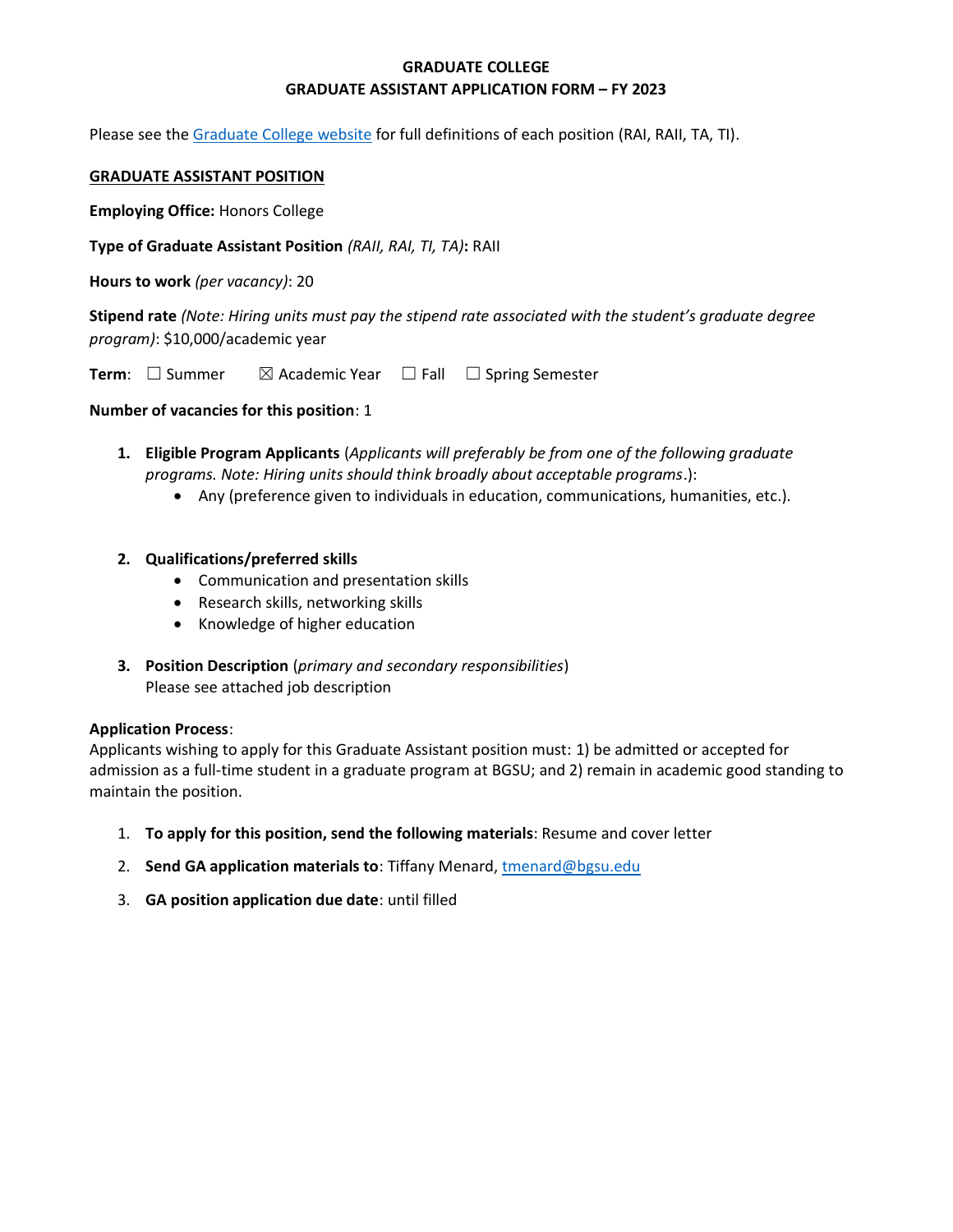### **\*Position Description:**

The Honors College Program Assistant (graduate intern) offers a unique opportunity to gain a variety of responsibilities and skills. The Program Assistant (PA) gains experience in assessment, research, curriculum planning, scholarship recruitment and coordination (internal scholarships and national scholarships and fellowships), event planning, and diversity and inclusion initiatives. This position is ideal for candidates interested in bridging their experience from graduate preparation to a career in a professional setting.

## **\*Major Responsibilities Include:**

- Collaborate with the promotion, recruitment, and coordination of internal and national scholarship work.
	- o May include presentations, event attendance, and creation of marketing/outreach plans and materials.
- Sustain diversity and inclusion programming.
- Coordinate assessment activities.
- Coordinate Honors College participation in BGSU OneDay and Falcon Funded.
- Collaborate with College-wide events such as Great Ideas and Desserts, Senior Recognition, and other events.

#### **Assistantship Flexibility:**

Interns are able to tailor their experience working with the Honors College to their particular interests and needs. Some examples of additional opportunities include:

- Conduct research related to needs of high-achieving students.
- Coordinate book discussions, career development seminars, invited speaker programs, and other outcomes-based programming.
- Work with development and fundraising strategies
- Training development for student staff.
- Create strategies to improve business strategies and efficiency.
- Collaborate with Honors Learning Community staff as they plan events and programming.
- Development of support opportunities for students in the Critical Thinking curriculum. Create training materials for Peer Facilitators.

## **Features/Culture of the Office:**

- The Program assistant will have contact with undergraduates
- We allow and honor flexible work scheduling
- We encourage staff to maintain an appropriate school-work-life balance
- Collaborative environment

#### **\*Time Commitment:**

- 20 hours a week
- Limited night and weekend responsibilities
- Exact start and end dates of position, including break periods (e.g., between semesters)